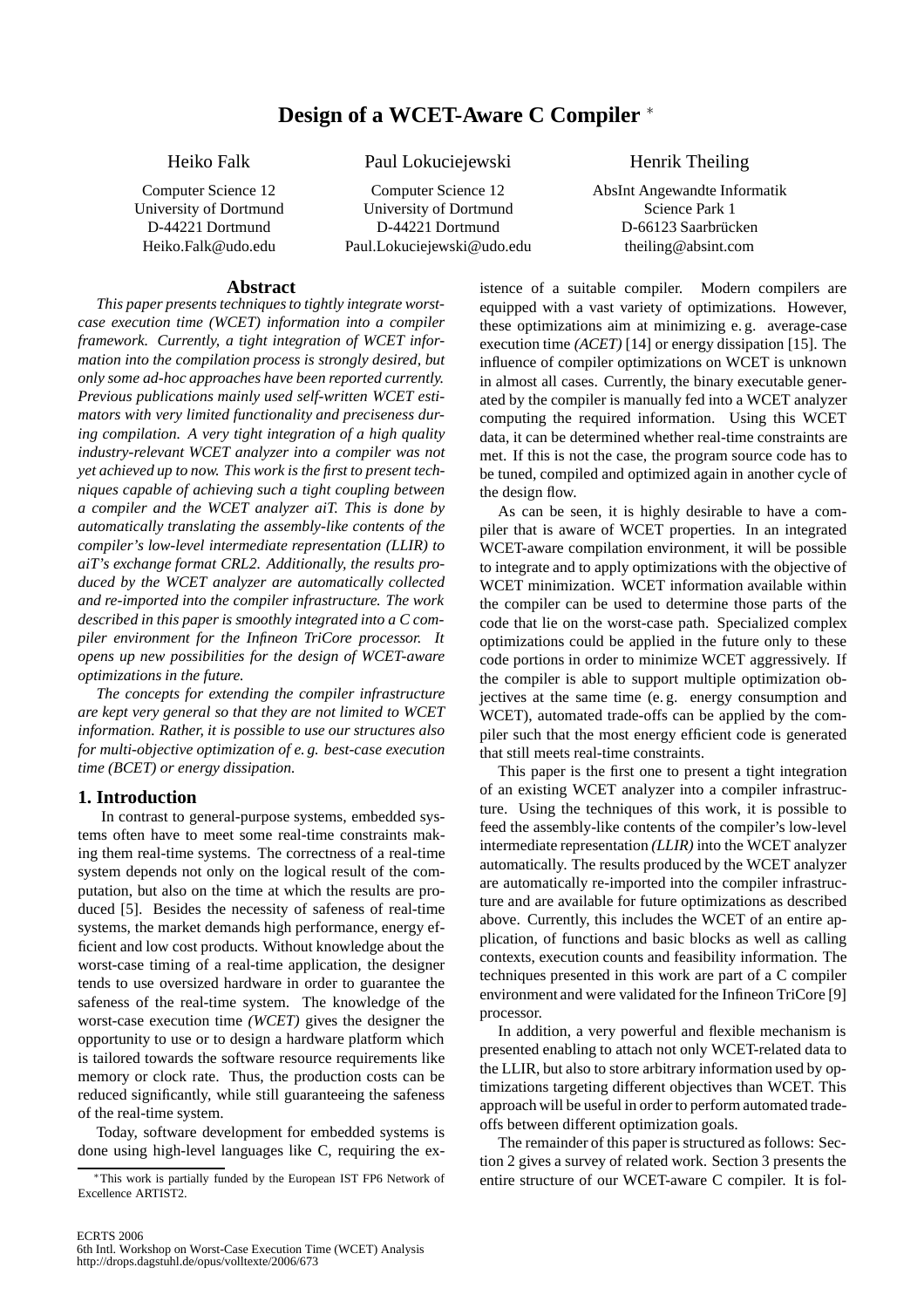lowed by a discussion on the proposed compiler structure in Section 4. Finally, Section 5 summarizes this paper and gives an outlook on future work.

# **2. Related Work**

[4] presented a very first simple approach to integrate WCET techniques into a commercial compiler. Flow facts required for WCET analysis have to be annotated manually using source-level pragmas. The compiler backend generates code for the Intel 8051 which is an inherently simple and predictable machine without pipeline and caches etc. The entire work was not finished and tested, and results are unavailable. A fully pragma based approach is not promising since manual annotations are tedious and error-prone.

While mapping high-level code to object code, compilers perform various optimizations so that the correlation between high-level flow facts and the optimized object code becomes very vague. In order to keep track of the influence of compiler optimization on high-level flow facts, [7] proposes co-transformation of flow facts. However, the cotransformer has never reached a fully working state, and several standard compiler optimizations can not be modeled at all due to insufficient data structures.

[12] presents techniques for transforming program path information during compiler optimization. The authors are able to keep high-level flow facts consistent while performing GCC's standard optimizations. Their approach was thoroughly tested and led to precise WCET estimates. However, compilation and WCET analysis are done in a decoupled way. The assembly file generated by the compiler is passed to the WCET analyzer together with the transformed flow facts. Additionally, the proposed compiler is only able to process a subset of the C programming language, and the modeled target processor lacks pipelines and caches.

In [17, 18], the integration of a proprietarily developed WCET analyzer into a compiler is presented. The compiler operates on a low-level intermediate representation *(IR)*. Control flow information is passed to the timing analyzer which computes the WCET of loops and functions and passes this data back to the compiler. However, this approach has several limitations. First, the WCET analyzer works with very coarse granularity since it only computes WCETs of loops and functions. WCETs for basic blocks or single instructions are unavailable. Second, WCET-relevant data which is not the WCET itself is unavailable, too. This includes e. g. execution contexts, execution frequencies of basic blocks, value ranges of registers, predicted cache behavior etc. Third, the lack of a high-level IR within the compiler requires to costly re-generate valuable high-level flow facts that are only available at the source code level. Finally, the considered processor is quite simple as it has a simple pipeline and no caches.

A compiler guided trade-off between WCET and code size is presented in [13]. The authors observe that applications using the 16-bit THUMB instruction set of an ARM7 processor typically are smaller but run slower than when using the 32-bit ARM instruction set. [13] compiles a program using both instruction sets at the same time with the goal to reduce WCET at the expense of code size and vice versa. To obtain WCET information, a simple timing analyzer was implemented from scratch assuming the absence of caches and a simple pipeline structure. [13] presents a



### **Figure 1. WCET-aware C Compiler (WCC)**

WCET-guided compiler optimization, but it does not homogeneously integrate WCET analysis into the compiler itself. Compilation and WCET analysis are completely decoupled, WCET data is not fed back to the compilation stages.

An optimization allocating both functions and data elements of an application to a scratchpad memory is presented in [16]. The authors report a significant WCET reduction, since scratchpads are much faster than other types of memory, and their use is fully guided by the compiler so that very precise flow facts can be passed to the WCET analyzer. However, this approach also does not establish a tight integration of WCET data into the compiler. The memory allocation optimization is not based on WCET data. Instead, the optimization minimizes energy dissipation when using scratchpad memories. WCET timing is measured after compilation by analyzing the resulting binary executable.

#### **3. Design of the WCET-Aware C Compiler**

Based on the results of the previous publications presented in Section 2, we propose the structure depicted in Figure 1 for WCET-aware compilation. As can be seen, the compiler we call *WCC* relies on two IRs, namely ICD-C [10] being close to ANSI-C, and LLIR [11] modeling code at the assembly level. The code selector is responsible for the translation of ICD-C to LLIR. Analyses and optimizations take place both at the high and the low level. Currently, all optimizations done by the compiler are not yet WCET-aware. The focus of this paper clearly lies on the integration of WCET analysis into the compiler, and not on WCET optimizations which are part of our future work.

Today, there are only few vendors providing commercial WCET analyzers. One of the leading analyzers is the aiT [1] WCET analyzer developed by AbsInt. aiT is available for various processors, including ARM7, Power-PC, TI TMS320C33 and the Infineon TriCore v1.3. In this paper, the Infineon TriCore processor is considered as target architecture for compilation and WCET analysis.

WCET analysis can only take place at the assembly / binary level since processor-specific information and machine code is unavailable at higher levels of abstractions. Thus, the WCET analyzer aiT is coupled to our compiler at the LLIR level. Our compiler is able to translate its LLIR representation to the CRL2 format [2] which is the IR of aiT. This way, both aiT and WCC use the same format to ex-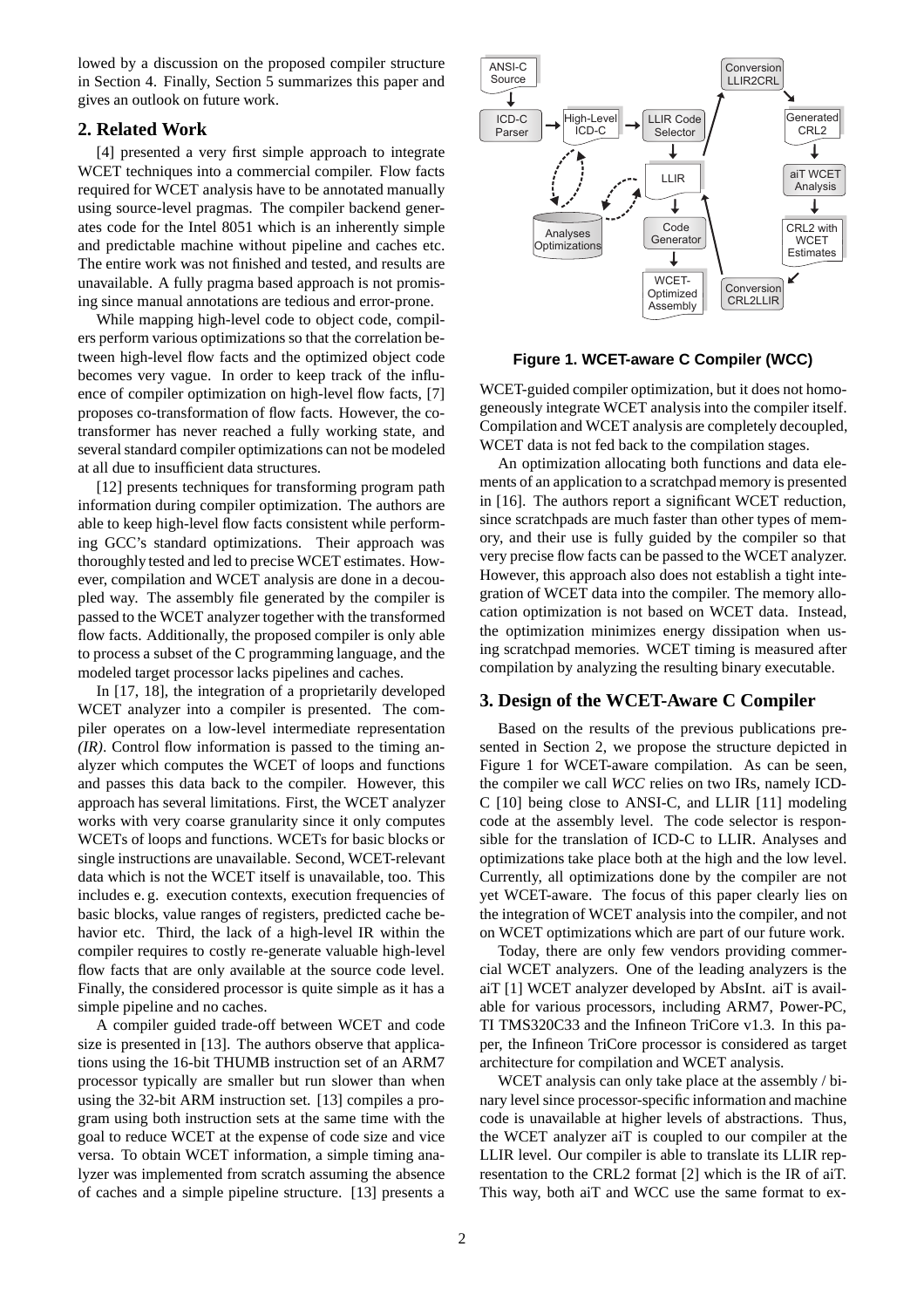

**Figure 2. Workflow of aiT**

change information. Hence, aiT can be provided with CRL2 accurately modeling the application under analysis, and all results computed by aiT are also available in the CRL2 format after WCET analysis is done. Using a conversion from CRL2 to LLIR, we are able to import all data computed by aiT into our compiler.

### **3.1. The WCET Analyzer aiT**

In contrast to numerous other WCET analyzers, aiT performs a highly accurate analysis of the processor pipeline and available caches. When being used outside our WCC compiler framework, aiT needs to be provided with a binary executable of the program to be analyzed as well as with a specification file. To estimate the WCET of the binary executable, several analysis steps are taken (cf. Figure 2). The decoder exec2crl reads the executable and reconstructs its control flow graph. This control flow graph is translated into aiT's intermediate format CRL2 [2]. CRL2 is used as exchange format storing the application under analysis as well as analysis results generated by the individual substeps of aiT. In the WCC setup, aiT's decoder exec2crl is skipped.

*Value analysis* determines potential values in the processor registers for any possible program point. These values are frequently used within aiT. Cache analysis requires predicted values to identify possible addresses of memory accesses. In addition, the predicted values are used to determine infeasible paths resulting from conditions being true or false at any point of the analyzed program. Finally, tight value ranges are required to determine loop bounds.

Since a program spends most of its execution time in loops, the iteration counts play an important role for WCET estimation. aiT relies on precise bounds to be able to perform a WCET analysis at all. The detection of loop bounds during *loop bound analysis* succeeds only for simple loops and demands their external annotation outside aiT.

The *cache analysis* of aiT statically analyzes the cache behavior of a program using a formal cache model. Accesses to main memory are examined by an algorithm distinguishing between sure cache hits and unclassified accesses. A proper cache analysis relies on the value ranges of processor registers obtained from the value analysis.

*Pipeline analysis* models the processor's pipeline behavior and is based on the current state of the pipeline, the resources in use, the contents of prefetch queues and the results obtained during cache analysis. It aims at finding a WCET estimate for each basic block of a program. Each basic block is analyzed by taking possible pipeline states from preceding basic blocks into account. After processing each instruction of the currently analyzed block, the longest time this block takes to execute is computed.

Using the data provided by the previous analysis steps, *path analysis* computes a program's global WCET. A path within the control flow graph is a sequence of successive basic blocks starting at the entry point of a program and ending at its end point. For each block on a path, its maximum execution time  $T$  can be expressed based on the previous analyses. Using the loop bound information, a block's maximum number of executions  $C$  can be determined. The WCET of a path can be expressed as the sum of the products  $T * C$  over all edges of a path. A program's global WCET is determined by finding the maximum path WCET for all feasible paths. This maximization problem is expressed and solved using integer linear programming.

All analyses of aiT take *execution contexts* into account. A context indicates a particular way of calling a program's function  $R$ . If  $R$  is called several times, contexts are used to distinguish between the different program states representing the different flows of control through the program to function  $R$ . Contexts improve the precision of analysis if analysis results are computed individually for each program state represented by a context.

Since aiT is directly invoked with a CRL2 IR generated by our compiler, the decoder exec2crl shown in Figure 2 is skipped in our WCC setup. In the following subsections, the conversions between LLIR and CRL2 and vice versa are described as well as a generic mechanism for storing arbitrary data beyond WCET information within LLIR.

#### **3.2. Conversion LLIR** ↔ **CRL2**

Since both LLIR and CRL2 are low-level IRs representing a program as control flow graph *(CFG)*, it is easy to translate these IRs into each other. At the top level, the control flow graph of both IRs consists of functions. Each function contains a list of basic blocks connected via edges. Basic blocks in turn consist of a sequence of instructions. In both IRs, an instruction can consist of several operations in order to express the implicit parallelism present in e. g. a VLIW machine. In addition to basic blocks, information on execution contexts is attached to functions within CRL2. In LLIR, this kind of information does not exist.

Due to the analogy of both IRs, the translation steps basically need to traverse the CFG of one IR recursively and need to generate equivalent CFG components of the other IR. However, there are two issues making the translation from LLIR to CRL2 and back much more complex than this simple recursive traversal.

#### **Determination of** *op id***s**

First, we need to solve the problem that LLIR is an assembly-level IR, whereas CRL2 is a binary-level IR. As a consequence, any information additionally created during assembly and linking is unavailable within LLIR, but available to CRL2. This difference between both IRs mainly comes into play when converting LLIR operations into CRL2 operations. An LLIR operation is represented by its assembly mnemonic and belonging operands, whereas CRL2 requires a unique identifier (*op id*) representing the binary machine code of the operation together with its operands. Unfortunately, there is no direct translation between an LLIR opcode and a corresponding *op id*.

For example, the TriCore ISA contains four different ma-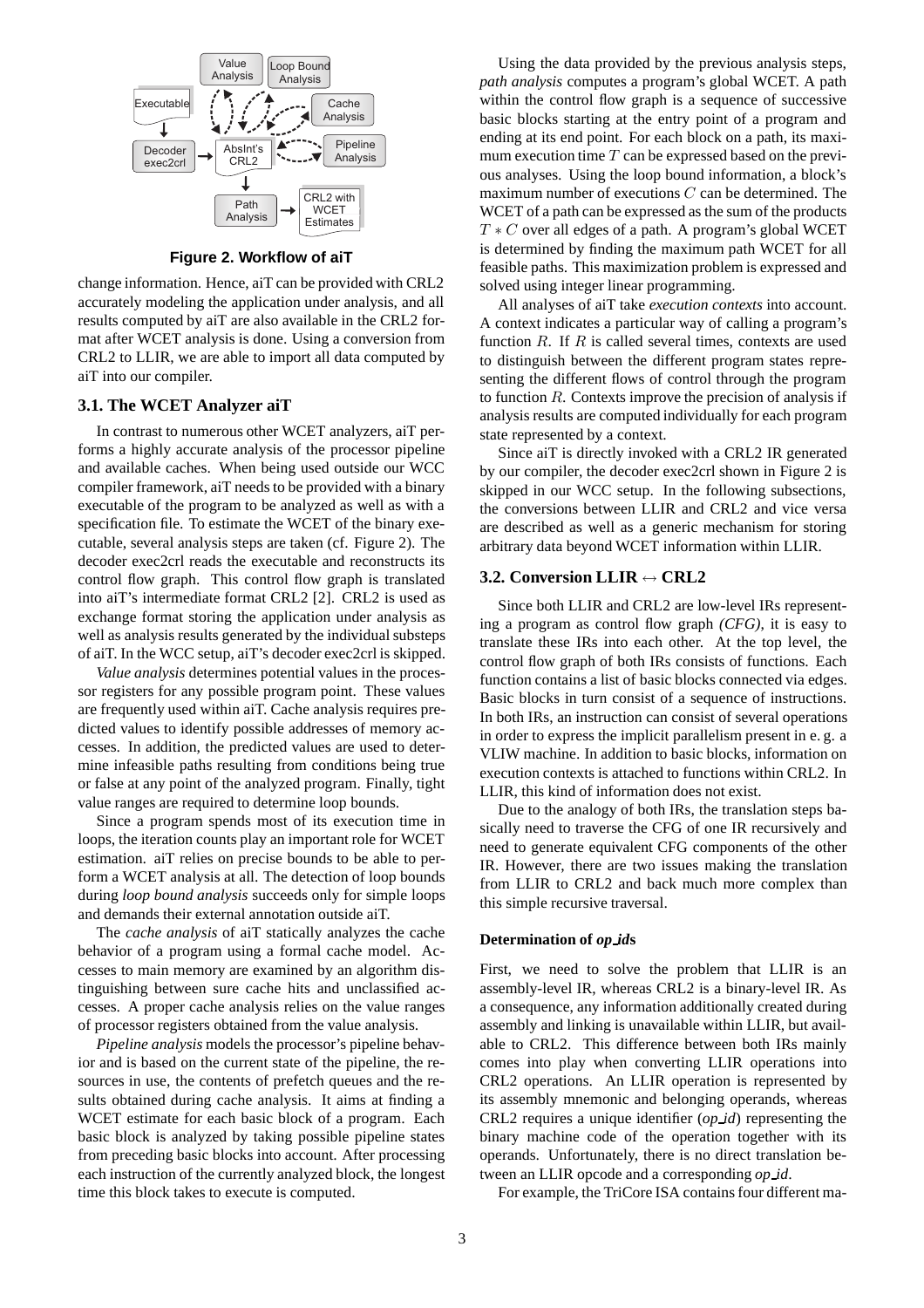chine operations with the mnemonic AND [9]:

AND Dc, Da, Db AND Dc, Da, *const9*

AND Da, Db AND D15, *const8*

All these AND operations differ by the number and types of parameters, namely data registers denoted by Dx or D15, or constants. As can be seen, the mere use of the mnemonic does not yield an unambiguous CRL2 operation. As a consequence, more key characteristics of an LLIR operation need to be taken into account.

In addition to its mnemonic, the operation's *opcode format* is considered next. Depending on the amount and type of parameters, the binary machine code of an operation has various formats. For example, the first AND operation listed above has the 32-bit wide format RR. The second operation with a constant parameter is of format RC. The last two operations with only two parameters have the 16-bit opcode formats SRR and SC, respectively.

Using the alignment and the type of parameters of an LLIR operation, its opcode format is determined. In almost all cases, these first two steps of mnemonic and opcode format matching are sufficient to obtain an unambiguous *op id*. However, the addressing mode has to be considered as third criterion in a few cases. The addressing mode specifies the calculation of an effective memory address of a certain operation parameter, using values held in registers and constants. Mainly load and store operations make extensive use of the various addressing modes. The TriCore architecture provides eight different modes such as *Pre-* and *Postincrement* or *Short* and *Long Base plus Offset* addressing.

As example, the LD.W operation loading a word from memory is considered. The TriCore instruction set includes only one operation with the opcode LD.W:

LD.W Da, <*mode*>

Its first parameter designates the register to be loaded, the second one specifies the addressing mode. Depending on this mode, various CRL2 *op id*s can be used for the LD.W operation. It is easy to see that mnemonic and opcode format are insufficient in this case to obtain a unique *op id*.

But even after considering addressing modes, there are still some operations which can not be unambiguously identified so far. In particular, halfword arithmetical operations have equivalent mnemonics and opcode formats, but do not rely on addressing modes at all. The only difference between these halfword operations is a specifier like e. g. UL denoting that an upper halfword of a register is combined with a lower halfword of another register. However, these few cases of halfword arithmetic can be handled easily by performing particular checks for these halfword operations.

But even after this fourth stage of halfword operation matching, there still exist LLIR operations which are not unambiguously mapped to CRL2 *op id*s. The TriCore instruction set still contains few operations which can not be classified unambiguously at all using the information available within LLIR. For instance, there are two versions of the MOV operation:

MOV Dc, Db MOV Da, Db

The parameters of these two operations are arbitrary data registers in both cases. However, the first operation is 32 bits wide, whereas the second operation is a 16-bit operation. Since the LLIR does not distinguish the bit-width of operations, it is impossible to classify these two opcode for-



**Figure 3. Loop Transformation Stage of aiT**

mats correctly. As a consequence, a decision on the underlying opcode format has to be taken during translation from LLIR to CRL2. In such a situation, our compiler framework decides to assume the 32-bit version of an operation.<sup>1</sup> After this decision is finally taken, all LLIR operations are assigned a unique CRL2 *op id*. Hence, a complete translation of our compiler's LLIR into aiT's IR is achieved.

Attention needs to be paid that the decision taken during the previous phase described above is also considered during the subsequent compilation steps. When writing out the contents of the LLIR into an assembly file, a line just like MOV D9, D8

will be dumped. Eventually, the assembler processing the assembly file next treats this line as a 16-bit operation. Hence, the binary code produced by the assembler and the CRL2 file analyzed by aiT would differ, leading to incorrect WCET estimates. In order to prevent this situation, the decision taken on the bit-width of an operation is passed to the assembler using particular assembler directives [6]:

.code32 MOV D9, D8

#### **Loop Transformation**

Second, the conversions from LLIR to CRL2 and back need to be aware of a control flow transformation inherently performed by aiT. As already mentioned previously, execution contexts provide higher precision of WCET estimates. Due to the structure of CRL2, context information can only be attached to CRL2 functions. However, context-related information is not only relevant for functions, but also for loops within functions. For example, it is useful to distinguish individual iterations of a loop during WCET analysis and to compute different WCET information for loop iterations, depending on e. g. cache states. This can only be achieved if contexts are also applicable to loops. This is done within aiT by moving loops out of their original function into a new dedicated CRL2 function which calls itself recursively during each iteration (cf. Figure 3). This way, aiT is able to attach context-related information to loops by simply annotating the newly created loop functions.

However, this loop transformation stage has the effect that the CFG structures of LLIR and CRL2 differ. Since a CRL2 CFG may contain more functions than its LLIR counterpart, there is no direct correspondence at the function level. When traversing the CRL2 CFG in order to import all WCET data computed by aiT into the WCC compiler, CRL2 functions may be reached for which no LLIR

<sup>&</sup>lt;sup>1</sup>We could also assume a 16-bit operation – the actual width does not matter. However, it is important to feed the decision to the assembler.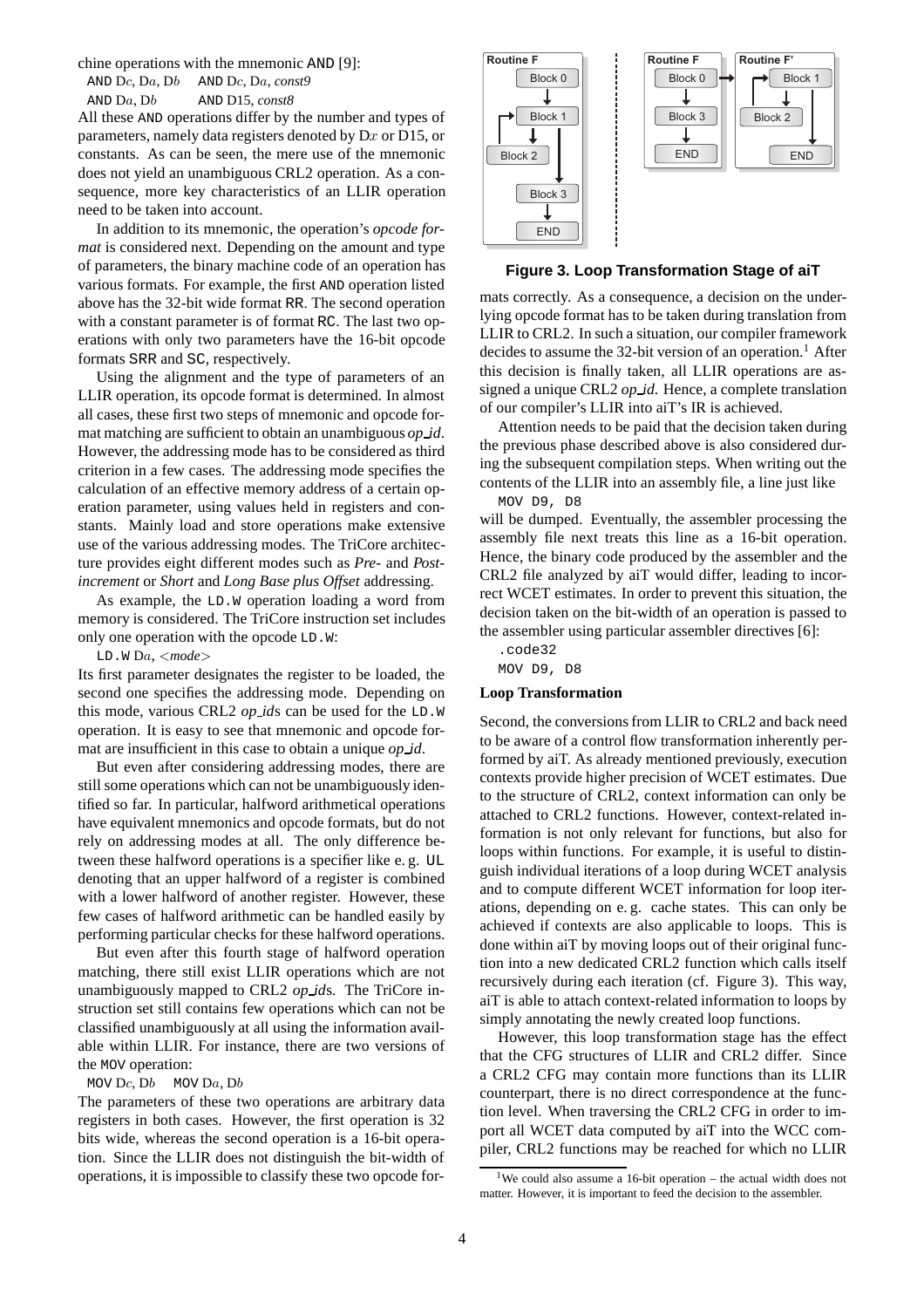function exists. Hence, the question arises where to store all the WCET data attached at CRL2 functions within LLIR.

Basic blocks have a unique identifier in both IRs, namely the label denoting its starting address. WCET information stored at the level of CRL2 functions is attached to the very first basic block of this function within LLIR. For CRL2 functions  $F$  also existing within LLIR, this has the effect that all WCET data of  $F$  will also be available for  $F$  within LLIR by just checking  $F$ 's first basic block. For CRL2 functions  $F'$  generated during loop transformation, the WCET data attached to  $F'$  will be stored at that position within LLIR where the loop represented by  $F'$  begins. This way, all WCET information is stored exactly at those code positions within LLIR to which the WCET data belongs.

## **3.3. LLIR Objectives and Handlers**

In a simple approach, all WCET data extracted from CRL2 would directly be attached to the corresponding LLIR components as described in the previous section, e. g. the class of LLIR basic blocks would be extended by new attributes storing the execution count and the block's WCET. However, this approach is too inflexible for our purposes.

As already shown in Section 2, WCET-related compiler optimizations will have to deal with trade-offs between WCET and other optimization criteria, e. g. code size [13]. In the future, we intend to extend the WCC infrastructure presented in this paper towards a full multi-objective optimization engine. Besides the WCET data, the compiler will thus have to deal with other types of information representing other optimization objectives. Hence, the simple approach to just store this additional data within the LLIR core classes like e. g. basic blocks in the future will require the entire LLIR core to be extended and rebuilt. But since a compiler's IR is a complex piece of software, modifications of its core should be reduced to an absolute minimum.

In order to be able to attach arbitrary data to the LLIR core components without having to modify the core in the future, we have extended the LLIR by a modular and flexible objective and handler mechanism.

An *LLIR objective* represents a container storing all data relevant for the compiler in order to perform optimizations for a particular objective. Besides its pure data elements, methods in order to set and get the data stored within an LLIR objective are provided. Additionally, each LLIR objective carries specific type information such that a WCET LLIR objective can be distinguished from e. g. a code size objective by simply comparing their type attributes.

Using inheritance from an abstract objective class, other kinds of LLIR objectives besides WCET can be created easily. Arbitrary types of LLIR objectives can now be attached to the entire LLIR control flow graph, to LLIR functions, basic blocks and instructions. All of these LLIR components contain a so-called *objective handler* which is responsible for managing multiple LLIR objectives of different type attached to the same LLIR component. In this way, arbitrary data useful for compiler optimizations pursuing different optimization goals can be freely attached to the LLIR. The objective handler takes care that only one instance of an LLIR objective with a given type can be attached to an LLIR component, so that all data relevant e. g. for the object's WCET is not scattered among various instances of the WCET LLIR objective. The objective handler provides



**Figure 4. LLIR Objective Handling**

methods in order to set and get objectives of a certain objective type. The structure of the LLIR objective and handler mechanism is illustrated in Figure 4.

#### **4. Discussion of the Structure of WCC**

The proposed architecture of our WCET-aware C compiler WCC has several advantages compared to previously published approaches (cf. Table 1).

First, the use of both a high- and a low-level IR is extremely beneficial for WCET analysis and optimization. WCET analysis inherently requires high-level flow facts to be present. Previously published approaches recompute these flow facts from a low-level IR. This approach is cumbersome and inelegant. The availability of a high-level IR within our WCC compiler results in an overall simplification of flow fact computation since flow facts are computed directly at the corresponding level of abstraction. In addition, there are several high-level control flow optimizations potentially having a positive effect on WCET. For example, procedure cloning making use of calling contexts is easier to realize using a high-level IR than using LLIR.

Second, our WCC compiler does not rely on a proprietarily developed WCET analyzer. Instead, we were able to tightly integrate aiT into our compiler. By coupling WCC with AbsInt's aiT, we do not use simplified models of the target processor architecture at all. In contrast to various other publications, no simplifying assumptions on e. g. pipeline behavior and cache structure are made during WCET analysis. This is ensured by the high quality of aiT where the entire processor architecture is modeled with a very high degree of accuracy. As a consequence, the WCET data our compiler uses is highly accurate and precise.

Due to the accuracy and precision of the processor models used by aiT, a vast amount of WCET-related information is computed. Since both the compiler and aiT use CRL2 as common exchange format, all this data is available within WCC without limitations. Currently, we are able to import the following data from aiT into our compiler: global WCET of an entire CFG, calling contexts, contextdependent WCETs and execution counts of basic blocks and functions, feasibility of CFG edges, overall WCETs of basic blocks. Using the infrastructure presented in this paper, it is easy to import all other WCET data from aiT to WCC like e. g. value ranges of registers or pipeline and cache states.

The concept of objectives and handlers presented in this paper allows to model arbitrary trade-offs within our compiler. Previous publications have already shown that it is relevant to combine WCET optimization with other criteria like e. g. code size. Using objectives and handlers, our